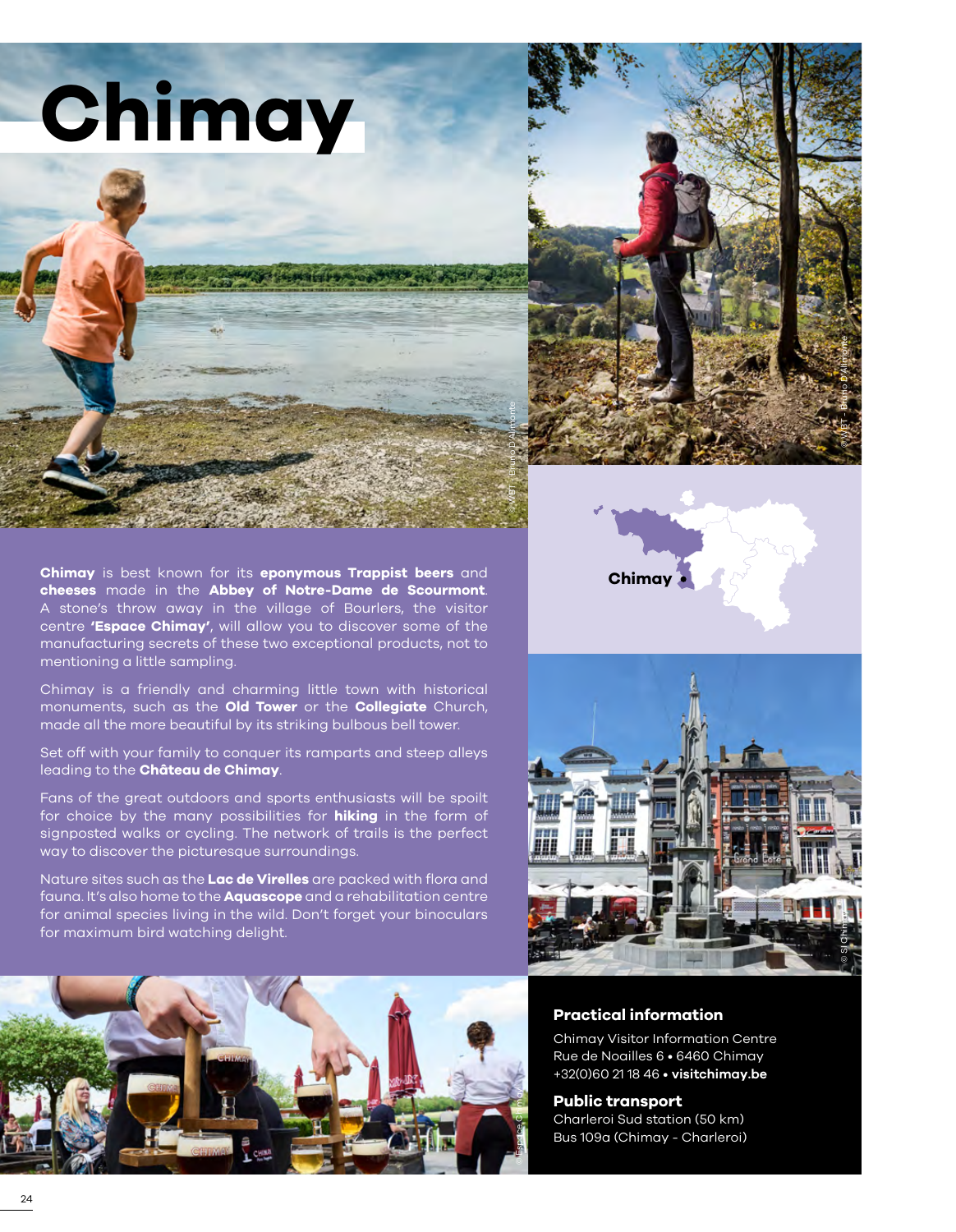# **Where to Stay**

## **Le Petit Chapitre (Guest Rooms)**

Fancy a unique (3'Epis') guest room where charm and calm are the buzzwords? This comfortable house is full of character and is located in the heart of the old medieval part of Chimay. Its rooms are all very tasteful and designed with passion, each in an individual vintage style with a retro atmosphere.

Place du Chapitre 5 • 6460 Chimay **[lepetitchapitre.be](www.lepetitchapitre.be)**

## **Communal campsite**

This charming 3\* campsite, is located in the middle of nature and near the historic centre of town. Dog friends are welcome there.

Allée du Prince 1 • 6460 Chimay **[visitchimay.be](https://visitchimay.be/project/camping-communal-de-chimay/)**

#### **Auberge de Poteaupré (Poteaupre Inn)**

A stone's throw from Notre-Dame de Scourmont Abbey, the inn has been welcoming guests for over 100 years in a warm and rural atmosphere. The ambience is reminiscent of an English pub where beer and cheese are a big feature. It has 8 bedrooms including one for people with reduced mobility decorated in the theme of 'Chimay'. Espace Chimay is located next to the Auberge.

Rue de Poteaupré 5 • 6464 Bourlers (Chimay) **[chimay.com/auberge-de-poteaupre](https://chimay.com/auberge-de-poteaupre/)**

#### $\mathbf{\Omega}$ **Le Gîte de la Principauté**

You'll be blown away by the authentic charm of this house dating from 1892 with its brick façade, local blue stones and old ceramic paving stones which houses (3'Epis') gîte. Located in the heart of the small medieval town, 30 m from the Grand'Place (town square) you'll be perfectly placed to enjoy all aspects of the town centre.

Rue du Château 11 • 6460 Chimay **[gitedelaprincipaute.be](www.gitedelaprincipaute.be)**

#### $\bullet$ **Aux Peupliers (Gite)**

Located in the small village of Vaulx, a few minutes from Chimay, this (3'Epis') farm gîte offers relaxation in a green setting. It's the perfect choice for nature lovers, being so near to the countryside animals and the forests and the world-famous products of this region.

Rue Neuf-Maisons 8 • 6462 Vaulx (Chimay) **[auxpeupliers.be](https://www.auxpeupliers.be/)**

#### **Le Jardin du Feuillet (B&B)**

Passionate gardeners, the owners of the Jardin du Feuillet welcome you into their green, pleasant and very flowery home. This 4 ('Epis') bed and breakfast is only 1 km from the Château des Princes de Chimay, the town centre and the RAVeL routes.

Rue Les Feuillets 18 • 6460 Chimay **[lejardindufeuillet.be](https://www.lejardindufeuillet.be/)**

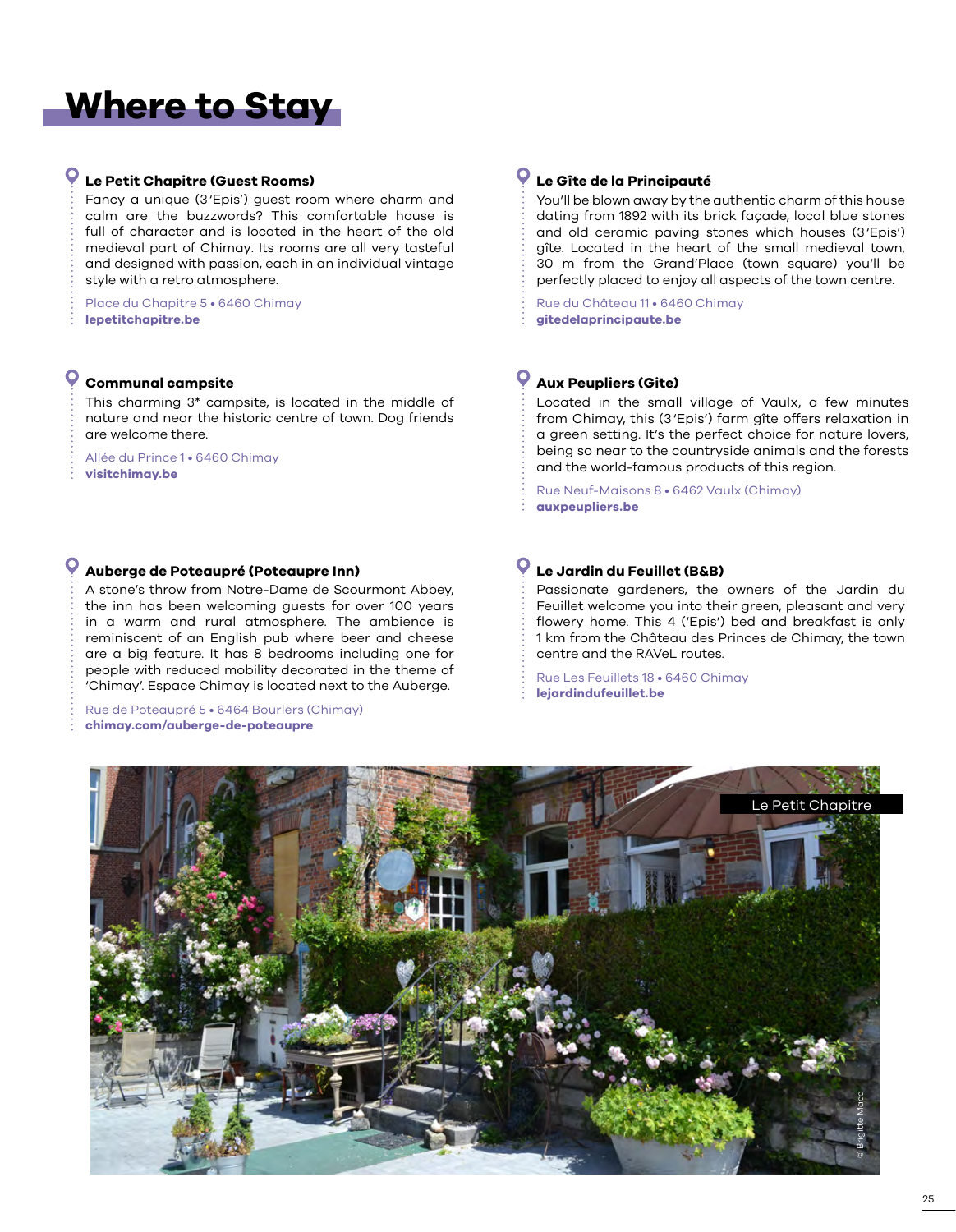

#### **<sup>1</sup> Chimay Old Town**

In Chimay, the vestiges of the past rub shoulders with the present. With its alleys, its old stairs leading to the washhouse, its abbey, its collegiate church, the medieval town really do transport you back in time.

**[visitchimay.be](https://visitchimay.be/)**

#### **<sup>2</sup> Château de Chimay (Castle)**

The history of this castle is closely linked to that of the town. Since 1486, it has been continuously inhabited by the ancestors of the Princes of Chimay. Discover the architectural elements, ornaments, works of art and furniture of the castle. You can choose your virtual guide: either Chimay's family or an animated character for the kids. A 35-minute film will reveal the history of the site.

Rue du Château 14 • 6460 Chimay **[chateaudechimay.be](https://chateaudechimay.be/)**

#### **<sup>3</sup> Espace Chimay**

The Espace Chimay is dedicated to Chimay cheese and Trappist beers. It's a journey of discovery of the history, treasures and the manufacturing secrets of these local products. Don't forget to take a detour through the boutique for some enticing regional treats to take back home. A few steps away, you can also explore the peaceful and scenic Trappist Abbey of Scourmont.

Rue de Poteaupré 5 • 6464 Bourlers (Chimay) **[chimay.com/espace-chimay](http://chimay.com/espace-chimay.be/)**

#### **<sup>4</sup> Aquascope de Virelles**

The Aquascope is a nature centre built on the banks of the Virelles Lakes. In this nature reserve, there's a harmonious blend of tourism, nature protection and environmental education. A series of indoor or outdoor activities add to the experience.

Rue du Lac 42 • 6461 Virelles (Chimay) **[aquascope.be](http://www.aquascope.be/website/)**